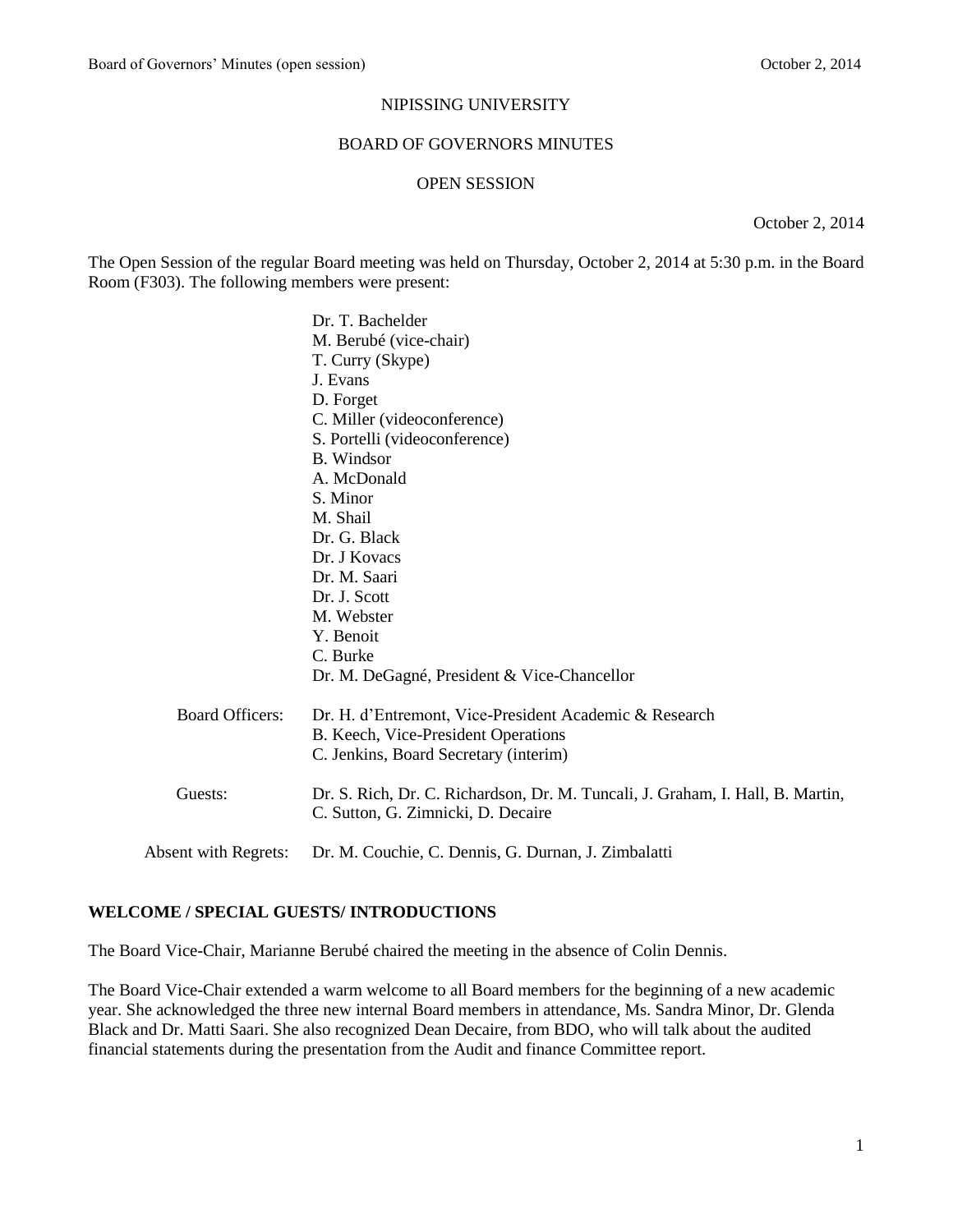# **ADOPTION OF THE MINUTES**

```
Resolution 2014-10-01: Moved by T. Bachelder, seconded by M. Saari that the minutes of the Open 
                  Session of the meeting of the Board of Governors held on June 5, 2014 be 
                  adopted as circulated.
                  CARRIED
```
## **COMMITTEE REPORTS**

Earlier, a request had been made to have the Audit and Finance Committee Report presented early in the agenda to accommodate the auditor's schedule. Both the President and Board Chair agreed to this request.

### Audit & Finance Committee

Dean Decaire presented the audited financial statements for the year ended April 30, 2014. The statements were prepared by the university and Mr. Decaire explained that his role is to review and comment on the audit, and present his opinion. He indicated that there were no significant audit findings or surprises.

The Committee Chair, Marianne Berubé, stated that last year's finances ended up with as expected a \$4.8M deficit. The Committee requested, and the Director of Finance concurred, that an update be provided at each committee meeting going forward.

The following two resolutions were presented from the September 15, 2014 Audit and Finance Committee report.

| Resolution 2014-10-02: | Moved by B. Windsor, seconded by M. Shail that the Board of Governors<br>accept the recommendation of the Audit and Finance Committee that the<br>internally restricted net assets be increased by \$435,000 for the specific<br>commitments as described in Note 11 to the April 30, 2014 financial statements.<br><b>CARRIED</b> |
|------------------------|------------------------------------------------------------------------------------------------------------------------------------------------------------------------------------------------------------------------------------------------------------------------------------------------------------------------------------|
| Resolution 2014-10-03: | Moved by D. Forget, seconded by J. Evans that the Board of Governors approve<br>the Consolidated Audited Financial Statements for the year ended April 30,<br>2014.<br><b>CARRIED</b>                                                                                                                                              |

The report also listed John Kovacs as the Senate representative in attendance. The record was amended to reflect it was Jeff Scott in attendance as the Senate representative.

## **CORRESPONDENCE**

There was no correspondence.

### **PRESENTATION**

There was no presentation.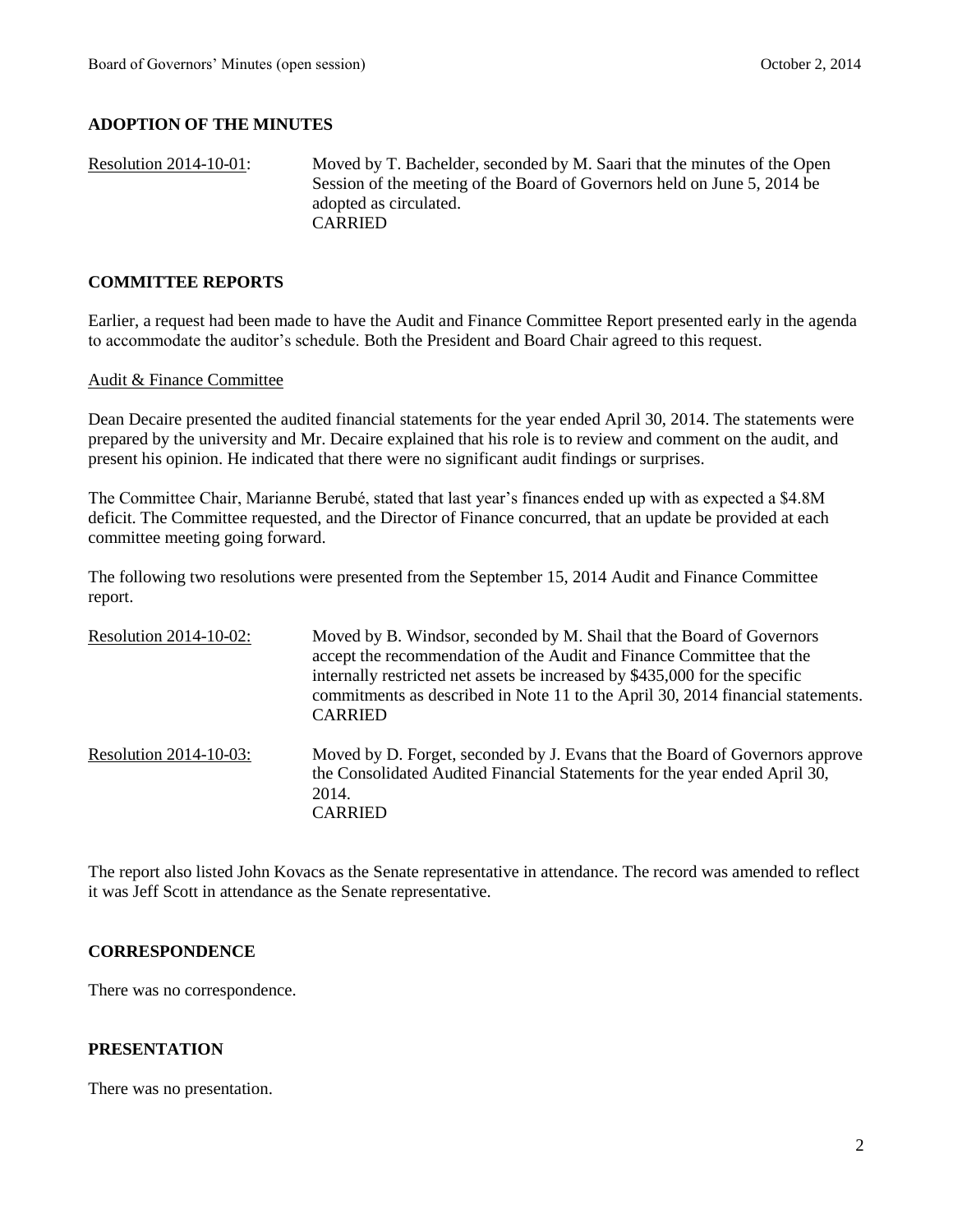## **CHAIR'S REMARKS**

The Vice-Chair began her remarks by reminding Board members of the rules of confidentiality and to keep alert to any possible conflicts of interest. Board members are to be fiduciary responsible and act in the best interests of the university as a whole rather than representing their own constituency. She reminded members of the upcoming Annual Board Retreat to be held October 31 to November 1 at the Marriott Inn in Gravenhurst.

## **CHANCELLOR'S REMARKS**

None available.

## **PRESIDENT'S REMARKS**

The President welcomed everyone back for the new academic year. He commented on the recent administrative changes and events that have taken place since the June Board meeting.

Dr. DeGagné spoke about the success of the Ontario University Fair held recently in Toronto. He noted that it is the largest recruitment fair in North America and signals the beginning of the new recruitment cycle in Ontario. This year there was almost 130,000 attendees. While surveys conducted at Nipissing show that many students do not decide which university to attend as a direct result of the fair, Dr. DeGagné indicated that the fair "puts us on their radar."

New Student Orientation was held in early July. This is an opportunity for new students to register for their fall and winter courses and receive individual academic advising. The President added that feedback from students and their parents indicated they were very pleased to have direct conversation with faculty members and to see the variety of student services offered on campus.

A member of the Royal Family, Her Royal Highness The Prince Edward, Countess of Wessex visited our campus in mid-September. Following a journey to a remote northern Aboriginal community, the Countess addressed the audience where she spoke about the need for improved educational opportunities for the future for these communities and the people who live there. She was accompanied on this trip by some high profile women. The Countesses speech, along with other members of the platform party is available on our website [http://flash.nipissingu.ca/royalvisit.html.](http://flash.nipissingu.ca/royalvisit.html)

Dr. DeGagné reminded Board members of the grand opening of the new Centre for Physical and Health Education (CPHE) that will be taking place. He encouraged everyone to attend to view this impressive new facility.

The President summed up his remarks by stating it had been a busy summer and he feels that the university is entering a new academic year in good shape. Dr. d'Entremont's new role as Provost and Mr. Keech's new role as Vice-President, Administration, will be significant in going forward.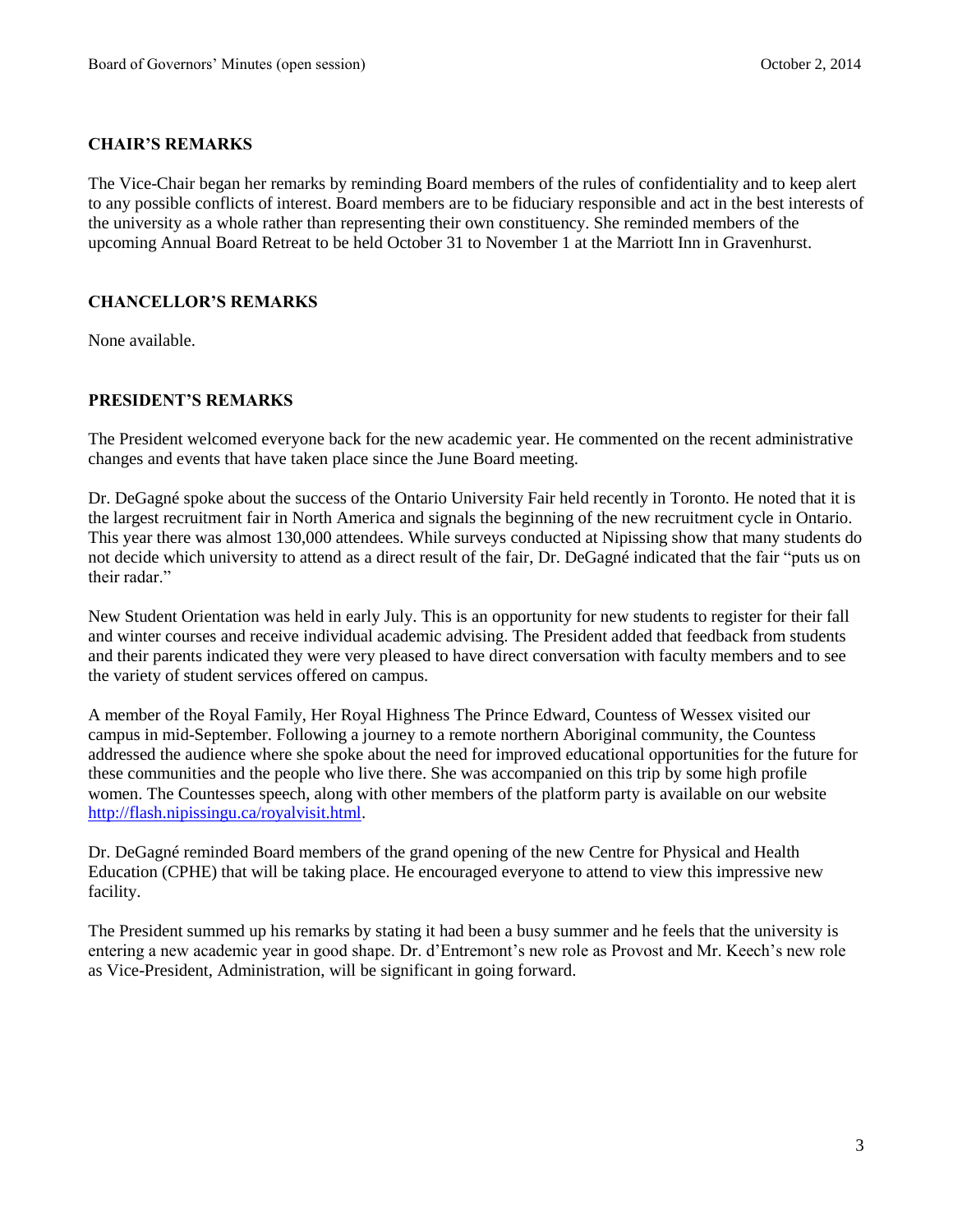# **VICE-PRESIDENTS' REMARKS**

The Provost and Vice-President Academic and Research (PVPAR) was pleased to report the Nipissing University is now eligible for Canadian Institutes for Health Research (CIHR) funding. He explained that CIHR is part of the tri-council federal funding agencies and is a major source of funding for postsecondary institutions in Canada. This is beneficial for Nipissing because this means our researchers can now apply for CIHR grants.

Dr. d'Entremont noted that two decanal searches will be getting underway shortly. Currently, they are filled on an interim basis only. Further discussion on this topic was reserved for later in the meeting. The PVPAR reported that the Strategic Mandate Agreement is now posted to the MTCU website. He added that this will help to differentiate one university from another. The Minister will be visiting North Bay next week, but it is unclear what the focus of the visit will be.

The Vice President Administration, Bob Keech, reported that his area has been busy over the summer with room and office reassignments. Additionally, there was as a number of capital projects, namely the CPHE building and the renovated Schools of Nursing and Business, that will improve facilities for faculty, staff and students. He also added that he and several other key administrators will be meeting with the MTCU Director of Finance to discuss Nipissing's financial situation, its history and strategy moving forward.

## **DEANS' REMARKS**

The Dean of the Schulich School of Education (interim), Dr. Carole Richardson, stated that this is the final year for the one-year Bachelor of Education program in the province. Commencing September 2015, it will be a 2 year program. A very successful 'pro-week' was recently completed for education students. This initiative separates itself from other provincial BEd programs.

The Dean of Arts and Science, Dr. Murat Tuncali advised the Board that 22 new faculty contracts were issued this year. Most of these positions were renewals. Also, Dr. John Kovacs, from the Department of Geography was featured in the *Innovation International* magazine because of his expertise in mangrove forests. He also reported that Dr. Hilary Earl from the Department of History has co-edited a book in the *Lessons and Legacies Series* published by Northwestern University. Dr. Tuncali announced that Dr. Logan Hoehn from the Department of Computer Science and Mathematics has solved a 94-year old math problem.

The Dean of Applied and Professional Studies, Dr. Rick Vanderlee made several announcements. He has presented a strategic plan for Muskoka campus to senior administration and the university management group that has four pillars of development. These include: Liberal Arts and Science programming; the strengthening of current programs in Muskoka, particularly Child and Family Studies; new profession programming in nursing; and the development of a Muskoka Centre for Lifelong Learning. The latter project has already begun with the registration of 36 students in the inter-disciplinary course titled Water.

The BComm and the Scholar Practitioner Program (SPP) will be having a graduation celebration on October 17 in Hamilton. The Dean was pleased to report that the BScN collaborative program, the RPN-BScN blended nursing program and the SPP program together have received \$745,000 to enhance and building nursing simulation equipment. The new simulation lab is almost complete. He also reported that programming and student enrolment remains healthy.

## **QUESTION PERIOD**

There were no questions.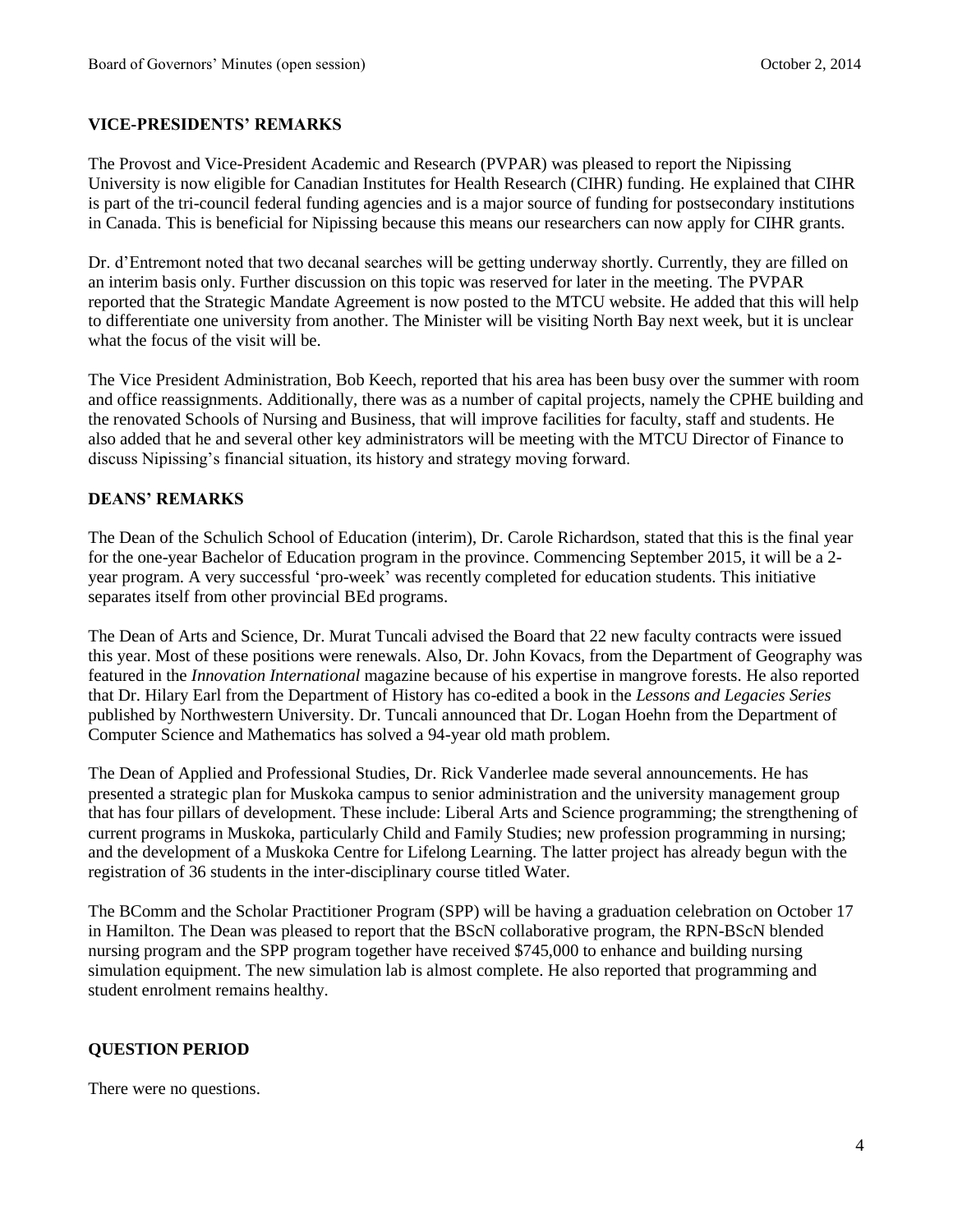# **COMMITTEE REPORTS**

### Executive Committee

An Executive Summary Document dated June 24, 2014 and the Executive Report dated September 23, 2014 were presented. The September report outlined a discussion members had on the annual Board retreat. Also discussed were ways of improving communications during the summer months since there is a long time span between the June and October Board meetings. There was also discussion regarding the relevance of the Human Resources Committee.

### Plant and Property Committee

The Chair of the Plant and Property Committee reported that the September meeting included a presentation by David Drenth, Director of Facilities. The presentation included an update on the completed Lakers Women's Hockey Team portable change room as well as plans for a path leading from the lower residences to campus. This path will integrate with the Canada Trails System. NUSU provided an update on the new student centre.

### University Governance Committee

Committee Chair, Dr. Trevor Bachelder, reported on the discussions that occurred regarding the future role of the HR committee. Thss will be an ongoing discussion over the new couple of months.

Currently, there are two vacancies on the Board of Governors and Dr. Bachelder appealed to all those in attendance to let him know of anyone they think would be of value to this Board. Particular emphasis would be for members with a background in fundraising and advancement.

#### Advancement Committee

In the absence of the Chair, the Vice-Chair Mark Webster reported that the committee reviewed its mandate. Other discussions concerned the Board of Governors Emergency Student Aid Fund and whether students are aware of its availability to them. The committee discussed avenues that could be taken to get the word out to students, especially utilizing social media.

## **BOARD REPRESENTATIVES ON OTHER COMMITTEES**

Academic Senate

No report.

Senate Standing and Ad Hoc Committees

No report

Alumni Advisory Board

Board members were reminded that Homecoming Weekend is taking place this weekend.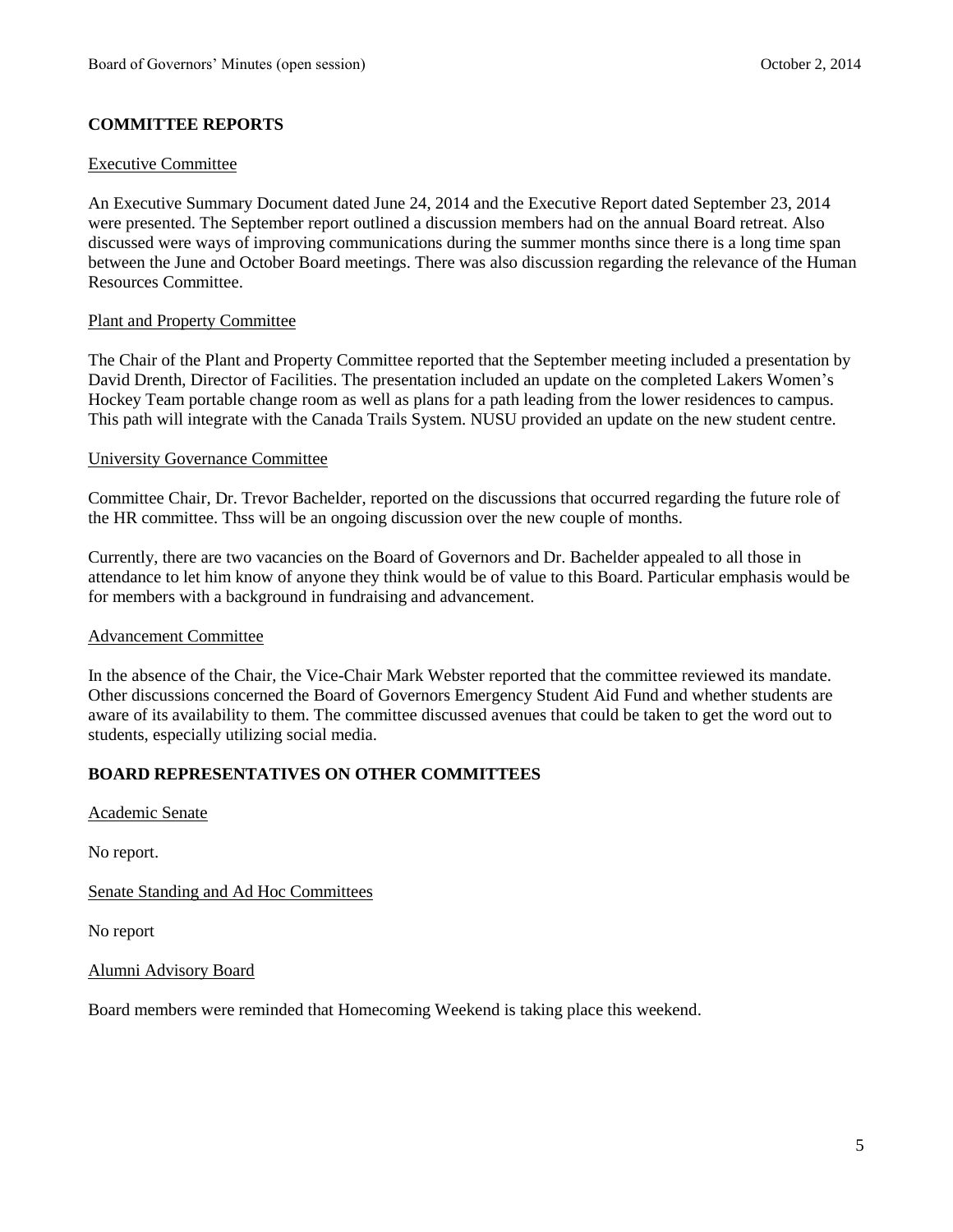### The Aboriginal Council on Education

Donna Forget indicated that the council will be meeting later this month.

#### Brantford Regional Campus

Colleen Miller advised that Orientation Day at the Brantford campus was busy and that facilities, operations and programming are all running smoothly.

Muskoka Regional Campus

No report.

Nipissing University Student Union

Yannick Benoit reported that The Wall Bar and Grill House is now open on Thursday and Friday evenings, and that they are hopeful that regular day operations will resume shortly. He also reported a good turnout for Frosh Week. A bus with 20-25 students from the Muskoka campus will be arriving this weekend to participate in Homecoming.

# **OTHER BUSINESS**

Greg Zimnicki requested that as in the past, the following resolution be forwarded to the Board members. Information on the Nevada Account Statement of Financial Position was contained in the document included with the agenda.

Resolution 2014-10-04: Moved by Y. Benoit, seconded by M. Webster that the Board of Governors approve the NU Scholarships – Nevada Account Summary of Financial Position as of April 30, 2014 and the Statement of Operations and Changes in Net Assets for the year ended April 30, 2014. CARRIED

Annual Board Retreat

An open discussion about this year's Annual Board Retreat was held. In response to the question regarding this year's theme, the President responded that this discussion is the opportunity for Board members to put forward any ideas they may have. With over three weeks until the retreat, there is ample time to establish an agenda. Dr. Saari's suggestion was how to increase the cohesiveness of the Board, faculty, staff and students. Yannick Benoit suggested there be a discussion on how to turn Nipissing University into an institution that is innovative and exciting and the how to work with our community. The PVPAR proposed "the role of the University in the community and role of the University as the community." Mark Webster's comment was the retreat should include discussions about networking within the community and the province, particularly since fundraising is a priority of this Board.

Dr. DeGagné acknowledged these ideas and asked that any further ideas be forwarded to Christine Jenkins.